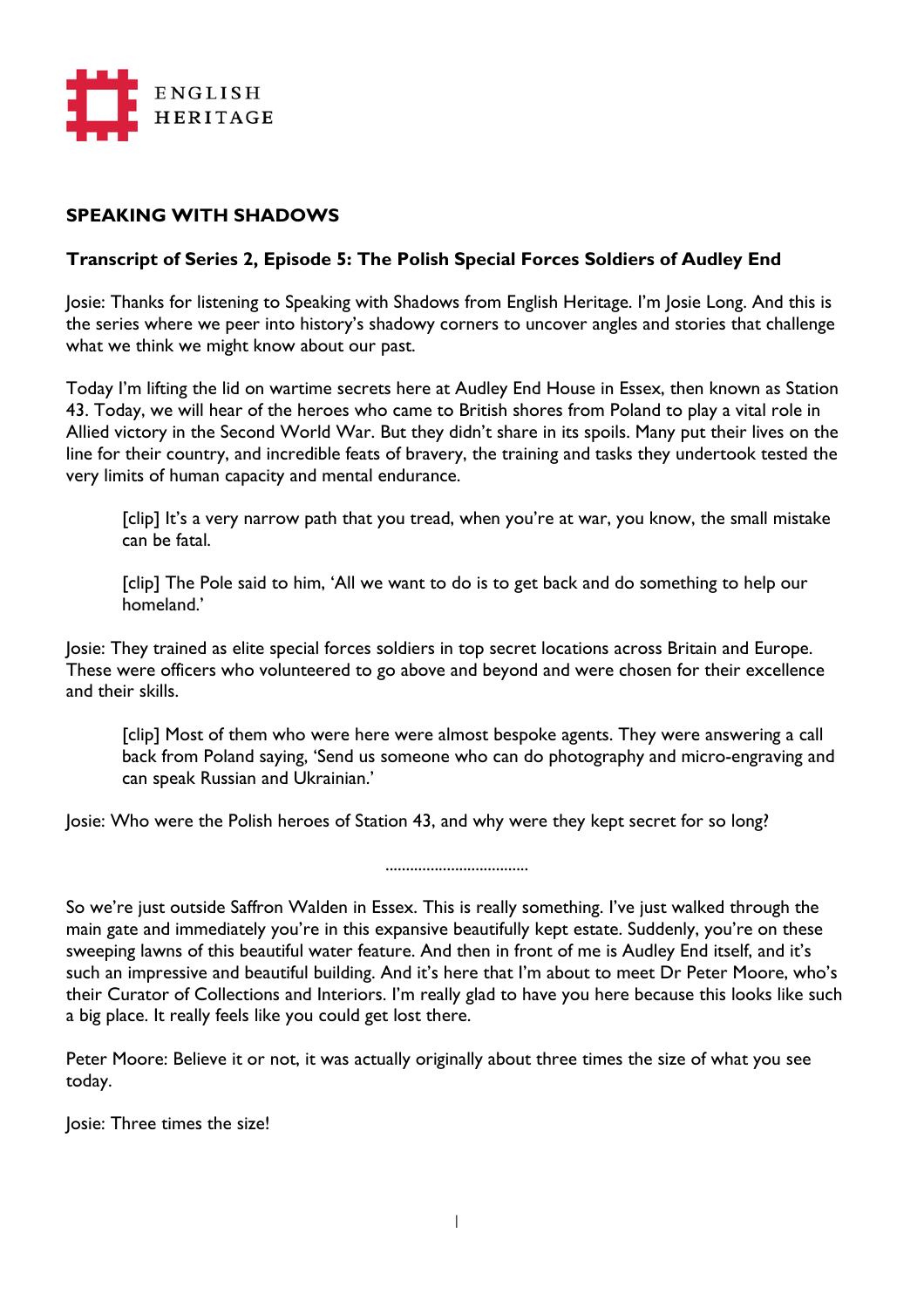

Peter: So there would have been a huge outer court stretching from the front door, all the way across this lawn towards the river Cam.

Josie: That's astonishing.

Peter: Well, in its heyday when it was first built it was one of the greatest houses of early 17th-century England. This is when James I was on the throne. And Thomas Howard, the 1st Earl of Suffolk, who built Audley End, he was the king's treasurer, and he inherited this site essentially and rebuilt the house on this absolutely monumental scale. The kind of scale that you'd expect for a royal palace. And then over the 18th century and the 19th century it was improved and altered by various members of the family. So we're talking about the Braybrooke lords here, and it was lived in by the descendants of that family until the Second World War.

Josie: I should say, we're not here to talk about lords and we're not here to talk about King James I. We're here to see something entirely different, really. What is it that you're going to show me today?

Peter: Well, if we just stop here for a second, this memorial urn in front of us provides a bit of a clue. Although it wasn't placed here until 1983, but you might want to have a look at the inscription to get an idea of what it commemorates.

Josie: 'Between 1942 and 1944 Polish members of the Special Operations Executive trained in this house for missions in their homeland. This memorial commemorates the achievements of those who parachuted into enemy-occupied Poland and gave their lives for the freedom of this and their own country.' Wow. Yeah, that's a story, isn't it?

Peter: Audley End played a really important role in World War II, especially for the Polish people, and also for Anglo-Polish relationships. So during the war, Audley End was known as Station 43. It was a specialist training school for the Polish section of the Special Operations Executive or the SOE.

Josie: How did they come to choose this place for something so important and so covert?

Peter: Well, the SOE was set up by Winston Churchill in 1940 for espionage, sabotage and subversion in enemy-occupied countries, and they needed places to train these SOE agents. So Audley End was absolutely perfect – huge grounds around it, nestled in the countryside. It was a perfect setting, really, to train these people.

After Lord Braybrooke died in March 1941, that's when Audley End was acquired for war use. The interiors in the house were boarded over, artworks and furniture were put into storage, electricity was installed, and it became part of an international training programme for elite soldiers. And firstly, it was occupied by the British soldiers from the local area, but by June 1941 it was being used by SOE as a holding station for agents, who were about to be sent out into the field. And these were mostly Dutch, Belgian and Danish agents.

Josie: What about the Polish soldiers? What were they doing here?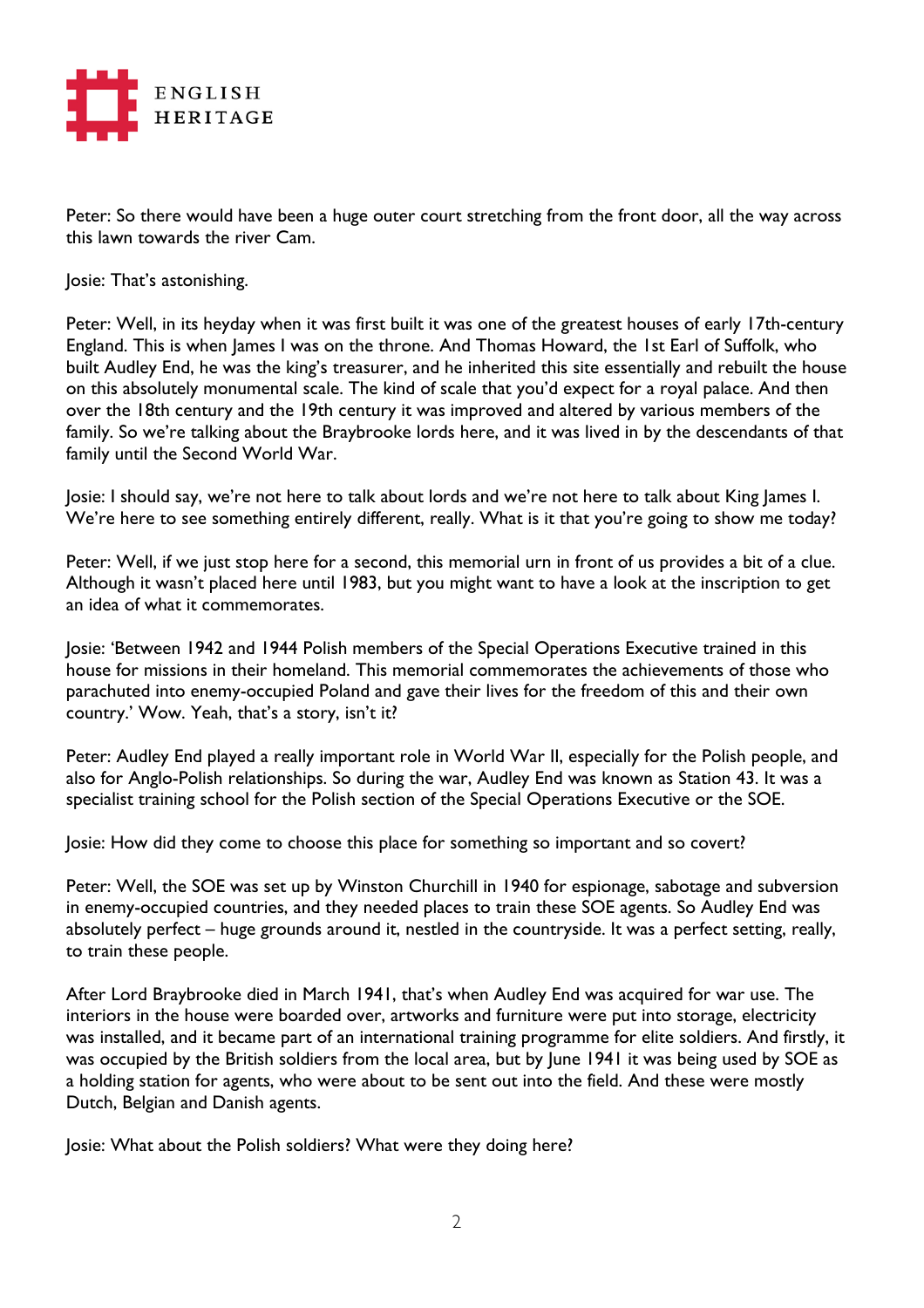

Peter: So between 1942 and 1944, 527 Polish army soldiers completed the training course here for the Cichociemni, which is what they were known as. And that loosely translates as the silent unseen.

Josie: The silent unseen! Oh, that's cool.

Peter: It's quite cool, isn't it. Well, this referenced the fact that soldiers would disappear overnight from their units to volunteer for the Special Operations Service. And their modus operandi was to appear silently where they were least expected, play havoc with the enemy and then disappear from where they came unnoticed and unseen. So it's kind of like the equivalent of the British SAS, you could say.

Josie: I also feel like it's the opposite of how I live my life. It's not something I can do. I've got a loud voice ...

Peter: Noisy and seen ...

Josie: Yeah, yeah, noisy and seen – that would be my military unit! How come there were these Polish soldiers, especially in this kind of elite unusual regiment? How did they come to be here?

Peter: That's a really good question. And maybe we should start with a wider context. So, during the Second World War, Poland was divided into different territories. And that meant that the government had to go into exile, first in France and then in Britain. And the nation being partitioned meant that Polish people were subject to both the ethnic cleansing of the Nazi regime and imprisonment and persecution by the Soviets. And when the Germans took hold of Poland completely in June 1941, millions were killed. It was absolutely horrific. And the Polish government in exile formed a resistance movement made up from many different organisations and activities who were operating in Poland, and this became known as the Polish Home Army or the AK you hear it more commonly called. And the government in exile in Britain ran these resistance operations from afar, but someone had to relay messages and carry information to and from its secret delegation in Poland. And that's what required specialist, covert operatives who are those trained and briefed from here in Britain, at places like Audley End.

Josie: So how did those soldiers get from Poland to Audley End?

Peter: In most cases it wasn't straightforward at all. At the fall of Poland it was possible for some Poles to escape via Romania and the Balkans to France. But when France also fell, they again had to escape to England and even this wasn't an easy passage. You'd think that getting from France to England wouldn't be too problematic, but some people had to take boats to other nations completely in the opposite direction, and long circuitous and arduous routes, just to get here safely.

Josie: So then when people did get to England, was it the case that Polish citizens were sort of gravitating towards finding the government in exile?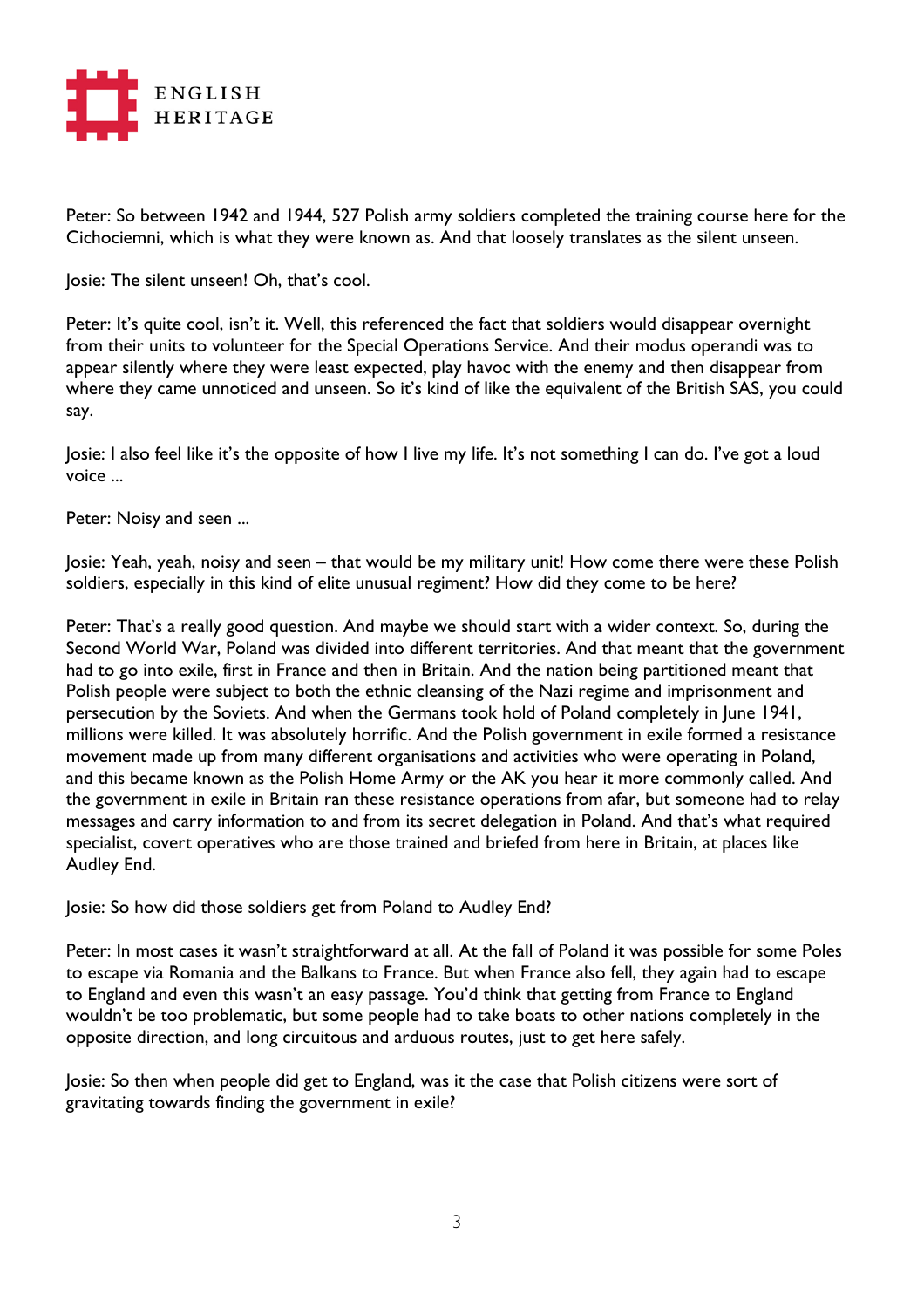

Peter: Yeah, well, ending up in England, I think it was natural that displaced Polish citizens might wish to support their exiled government and the resistance movement in any way that they could, often. Some of these soldiers were selected for the training scheme we're talking about today.

Josie: Once they'd been selected for the programme, what kind of things were they being trained for here?

Peter: Essentially to be dropped by parachute at night into Poland. Then rendezvous with local operations, evade capture crucially, and then provide a range of intelligence back to the UK. So this was incredibly dangerous work. Many of these officers had already escaped capture or imprisonment. And as we've already heard, had to flee Poland in the first case, which it's almost a superhuman endurance that was needed, both physically and mentally, to have gone through that already before then embarking on these missions.

Josie: What do you think motivated them to take on this incredibly dangerous role?

Peter: Well, these men and crucially one woman – Elżbieta Zawacka – yeah, she's a phenomenal character – they all did this to serve their country. And there were 316 in total who were dropped into Poland. One hundred and three were either killed in combat or executed by the Gestapo. And another nine were murdered by the Communist regime in Poland after the war.

Josie: Can you tell me a bit more about how the Polish contributed to the Allied victory?

Peter: They played an absolutely crucial role in the Allied war effort. One hundred and forty-five Polish pilots fought in the Battle of Britain. And by 1944 there was even a separate Polish Air Force. The intelligence network played such a vital role in the war effort – it's astonishing I think to know that 48 per cent of all of the intelligence reports received by the British Secret Service came from Polish operatives.

Josie: Wow, half of everything!

Peter: It is amazing and I don't think many people really recognise that. We've all heard of the Enigma code, right? And they were absolutely vital in unravelling that code which as we know was used by the German military. Their intelligence was crucial to the location and destruction of V1 and V2 rocket facilities. They even captured a failed V2 rocket and smuggled vital parts back to Britain for analysis. So in all these different areas of intelligence, we couldn't have really done without them.

Josie: It's a relatively small group of people making such a huge difference to global events. I'm so curious to find out more about what happened here at Audley End.

Peter: Well, let's go into the house and we can meet Denise, who's a research volunteer who's been doing an incredible amount of work on researching this area for us recently.

..............................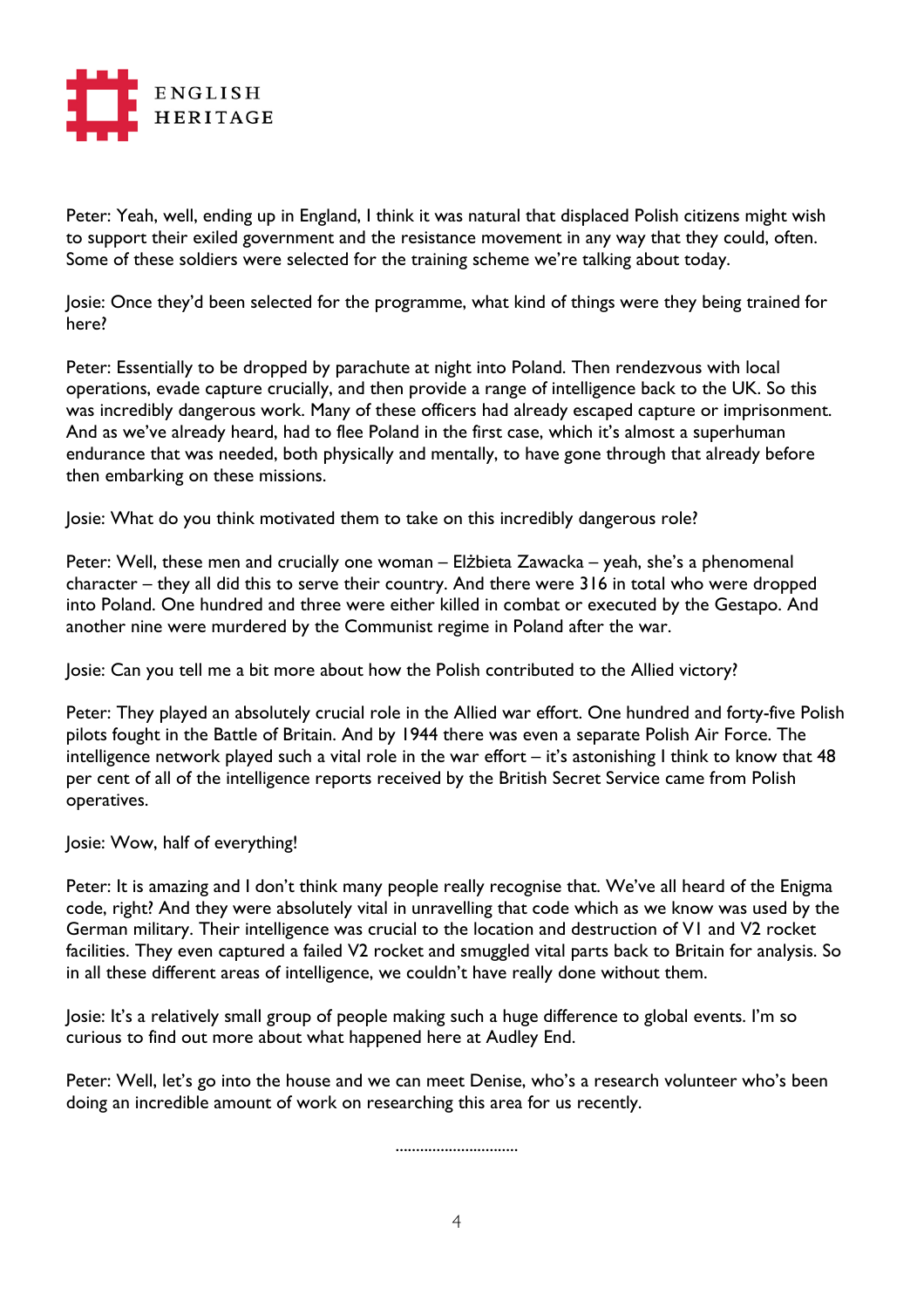

Josie: Peter's just taken me behind the velvet rope down one of the corridors which is not normally accessible to the public. And we've come into what seems like quite an unassuming room at the moment. But this used to be the briefing room, and we know this in part because on the wall, there's quite a large fragment of a schedule that looks like it's been hurriedly torn down. And I'm very lucky because I'm here with Denise Hall, who's a research volunteer at Audley End.

So Denise, when you come into this house, the first thing that strikes you is how much beautiful art and decoration there is. But this wasn't what the Polish soldiers would have experienced when they were here, is it?

Denise: Absolutely not, no. It would have been more like a barracks for them. When they came here, the whole house had been changed and it was boarded up in many places. Areas were sectioned off, the woodwork, the plasterwork – panelling all over it. So it was completely different and they had no idea what a beautiful place it was.

Josie: Wow, so the whole house was having this double life at that time.

Denise: Absolutely, yes.

Josie: What about the landscape and the gardens? How was that used?

Denise: Well outside, they had an assault course, they had areas where they had a tank and they would blow things up there. They had a shooting range. They had to cross the river. So Alan Mack – that's his English name, Alfons Maćkowiak – was one of the people here who was in charge of their hand-tohand fighting and their physical skills. He firmly believed that their physical fitness would save their lives. So he worked them very hard. And also, I think, one of the lovely things about the grounds is that it provided recreation, because these guys were under immense pressure, emotional and psychological and physical, and they needed to let off steam. So there are wonderful photographs of them out there having sports days.

Josie: What's really exciting is you've got a lot of photos here that allow us to kind of put this modern space into that context. It must have felt like a very big time in the lives of these people.

Denise: Yeah, absolutely. And not just a big time but a time when they are fighting for their country and they're so proud of their country. They want to do anything, they can to get back there to support the underground army. And most of them who were here were almost bespoke agents. They were answering a call back from Poland saying, 'Send us someone who can do photography and microengraving and can speak Russian and Ukrainian.'

Josie: Wow, so they had to order up the right person.

Denise: This was their finishing school. So there's this lovely phrase that it's a high school of falsehood. And I think that is so great – absolutely wonderful. So this is a school, a school with a curriculum unlike none other, you know, hand-to-hand fighting, sabotage, explosion, and it's a basic course for everybody in that they will have to know Morse code. A lot of them did radio work because couriers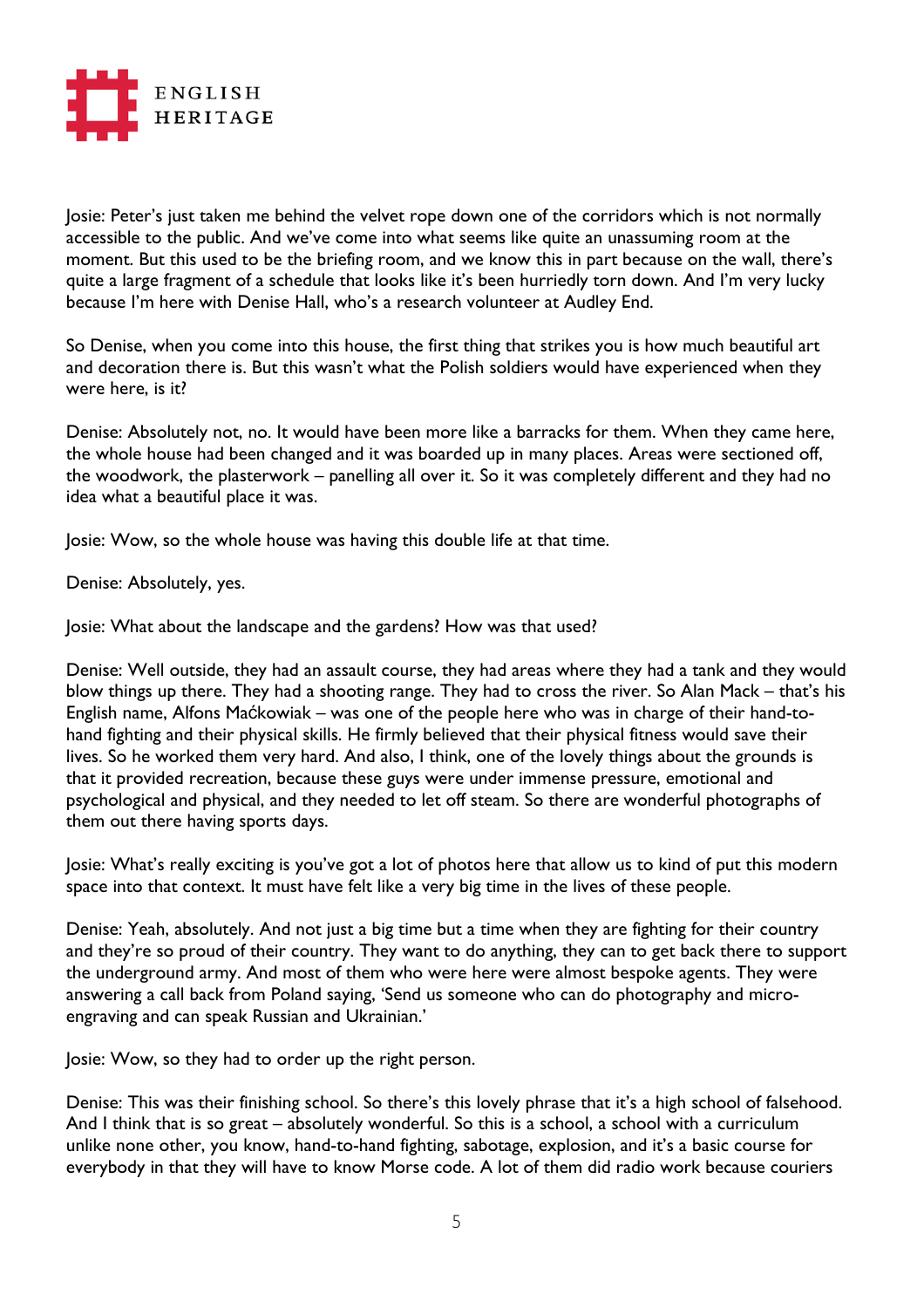

and radio communications people were the chief requests that were coming in. So they had to have those skills. So out on East Park, they would be practising with their S-phones and their radios. And then they would be coming back in the house, checking on their codes and ciphers making sure they could do those. And one of the things that went on in these rooms was the learning of your legend. So every person had a pseudonym or more than one pseudonym and a code name.

Josie: Peter mentioned to me that there was one woman in particular who was a part of this group. Could you tell me a bit more about her?

Denise: Are you talking about Elżbieta Zawacka?

Josie: Yes, I think so.

Denise: Ah my goodness. She's a very exciting lady. She's the only woman to have parachuted back into Poland and therefore can be classed, in my mind, as one of the Cichociemni, but she would have been a Cichociemna, feminine. Elżbieta's codename, she was sometimes called Zelma, she had multiple personalities – British, German, Russian. And her common code name was Zo, Z O.

Josie: Do we know if Elżbieta actually trained here?

Denise: We know that she flew out on 9 September with two agents that I can categorically say were here at Audley End. There were other females. So, if she was here, I think she would have been billeted with them – members of the First Aid Nursing Yeomanry, often called FANYs. Everybody laughs at that, don't they.

Josie: Sorry, I'm a child!

Denise: Yeah, you have to. But yes, I would love to think that Elżbieta was here.

Josie: It would make sense. It's not outlandish.

Denise: It would, yes. This was a holding and dispatch station. You came here for your last four to six weeks before you went to Poland and it's likely that you would do the up-to-date training. Now, from Elzbieta's point of view, she had a lot of current intelligence material that she brought with her.

Josie: So alongside the Polish soldiers, there were other people resident here at Station 43. Who were they, and how did they get on with each other?

Denise: There were about 47 British personnel based here underneath the leadership of Terence Roper-Caldbeck. He was the person in charge for the British and their job was to be orderlies, to be on the guardroom, to supervise the site, to transport people backwards and forwards. But alongside the men, there was a really important group of women. And those were the FANYs, who were brought in to do some logistics work, to do some secretarial work. But I think one of their key roles was just to keep an eye on the boys and to pass back to the commanding officers, both British and Major Hartman, the Polish commander here, if they had any concerns about the emotional state or the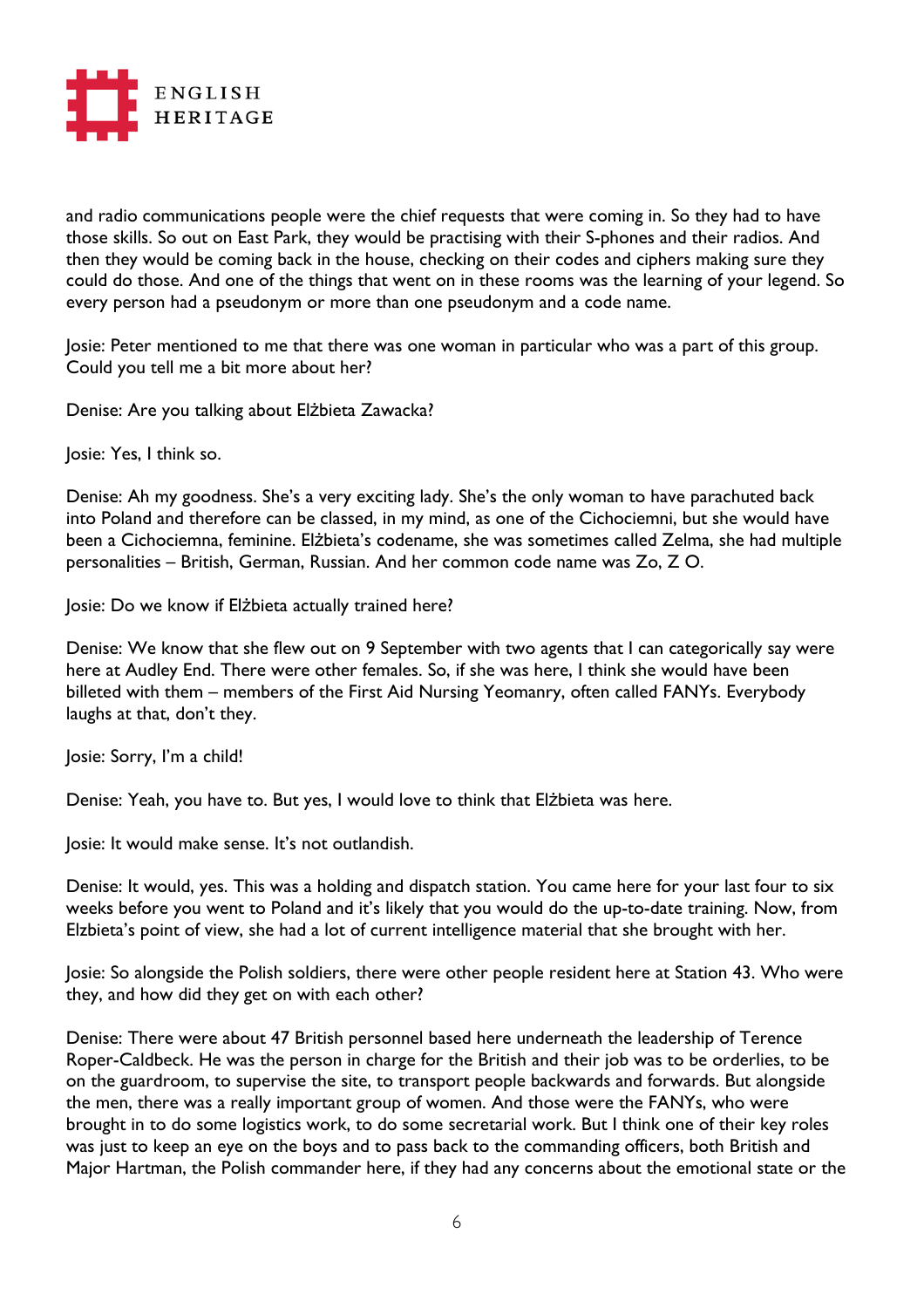

psychological state of them, so that they were just keeping watch. Because everything those agents were doing was constantly being logged and reported on and tagged, and if there was any suspicion that they wouldn't be able to stand up to the pressure, then they went to the cooler in Scotland, and that was it.

Josie: Of course, I mean. Yeah, they couldn't risk...

Denise: No. No.

Josie: So the smallest things would be able to give you away – the smallest error in judgement, but also I imagine standing out would be a problem.

Denise: Yes. So the clothing that the agents had to wear was really carefully tailored. We had a tailor shop in the north turret because the light's really good up there. And it was their job to make sure that the clothing that the agents would take with them could pass for typical Polish clothing, and often when Poles came here as refugees their clothes were collected, donated in a sense, and then brought here for the tailor to actually adapt and change. So everything could be absolutely right. And the last thing that happened before they left was at the actual air base there would be a FANY and they would go through every single thing they were wearing, the suitcases, everything they had, just to check once again that there was nothing at all that would betray the fact that they were not authentic Polish people. Right down to the fact that, before they left, the fillings were changed: a Polish dentist would visit, and he would make sure that the fillings were the right sort of fillings that you would have got in Poland.

Josie: Oh God, that's brutal levels of detail, but I suppose, if that's the difference between ...

Denise: Life and death.

Josie: Denise, tell me a bit about where we're going now?

Denise: We're in one of the corridors that's on the second floor of the house that was used by the agents as classrooms, really. They had lectures up here. So it's a bit gloomy, isn't it? But each room had a specific use. You might have gone in a room and found a huge map hanging on the wall, a map of Poland, so that they could do some orientation there. In another room they'd have been speaking German because they had an instructor to make sure their language is up to date. In one of the rooms they'd have been sitting under the windows practising their forgery.

Josie: It's sort of got a Harry Potter energy to it. There's something really...

Denise: Got a lovely view over East Park there, haven't you.

Josie: Oh, wow. Look, let's go into one of these rooms.

Denise: A few of the rooms had to be dormitories as well. So there was somewhere that they had to sort of stay and call their own.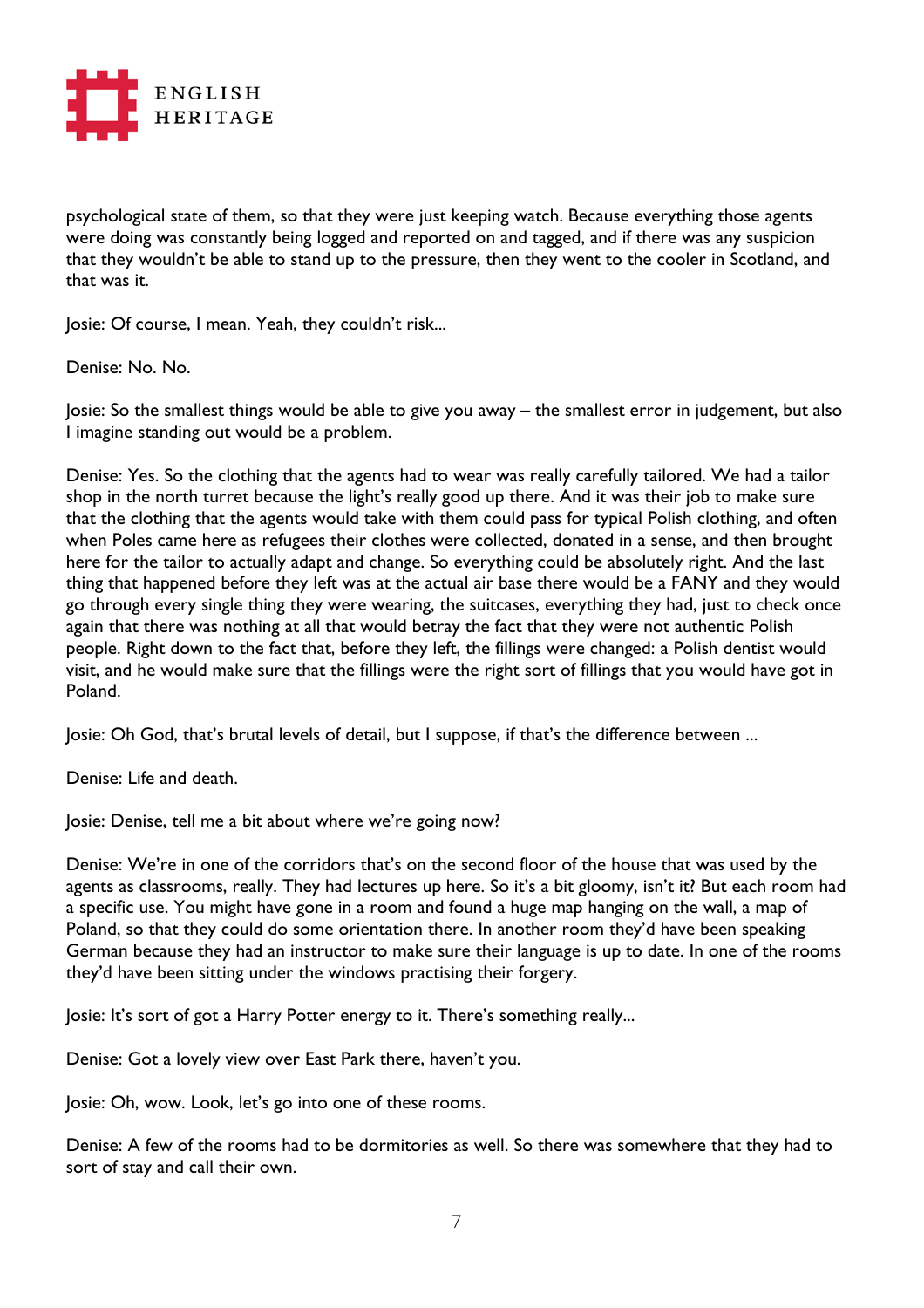

Josie: Again, it's so interesting thinking about the many lives of this house, isn't it?

Denise: Yes, it's all these things. Can't see any nails in the wall here – oh yes, there's one up there look.

Josie: Yes. This would have been one of the classrooms. You can see that there must have been things attached to the wall.

Denise: Yes. Yes, something stuck up there. Some of the photographs show pictures of saints on the walls. And then, in another room there are lots of propaganda pictures, because one of the classes was to understand how to create propaganda, black propaganda, particularly subversive when you're back in Poland.

..............................

Josie: Thanks to Denise for sharing a little bit more about what life was like at Audley End for the Cichociemni.

Before I head out into the training grounds, let's hear a story of one individual, who passed through here during that time. Antoni Nosek served in the Cichociemni and was awarded the Polish Cross of Valour four times. He also received the King's Medal for Courage in the Cause of Freedom and the Gold Cross of Merit with Swords for Deeds of Bravery and Valour – an incredible list of accolades for a highly skilled, but humble man, who passed away in 2007. His daughter Danusia told us his story.

Danusia: My name is Danusia Kellett, but my father was Antoni Nosek, who was a member of SOE Polish Section. And he parachuted into Poland on the night of the 4–5 May 1944 and returned back to England in the autumn 1945.

His experiences during the war came out in dribs and drabs. So we always knew Dad was a soldier because in fact he was a professional soldier before the war, but he never really discussed the Cichociemni aspect – that perhaps came out in the 80s we think. Dad was very modest really about his achievements and what he did. So for us, it was perfectly normal – you know, everybody's Dad did this, didn't they? You know, none of them, if you met the Cichociemni, they were very, very modest, polite men. They weren't full of themselves. You would never have known what they had done really. But they had a very strong bond for life. They were very, very good friends.

My father was involved in the September campaign. So he was in the artillery helping the infantry when the Germans surrounded Lwów [Lviv], but then the Russians came. And so there was the capitulation of Lwów and part of the conditions of the capitulation was that the Polish officers had to get together and come to a certain place where they would be given passes to return to their homes. My father's commanding officer said, well, I know the Russians from 1920 and I don't trust them, and I recommend that you don't go there. And my father respected this older man and decided that he would not go either. That was one area where his life was saved, because all those officers were taken to Katyn and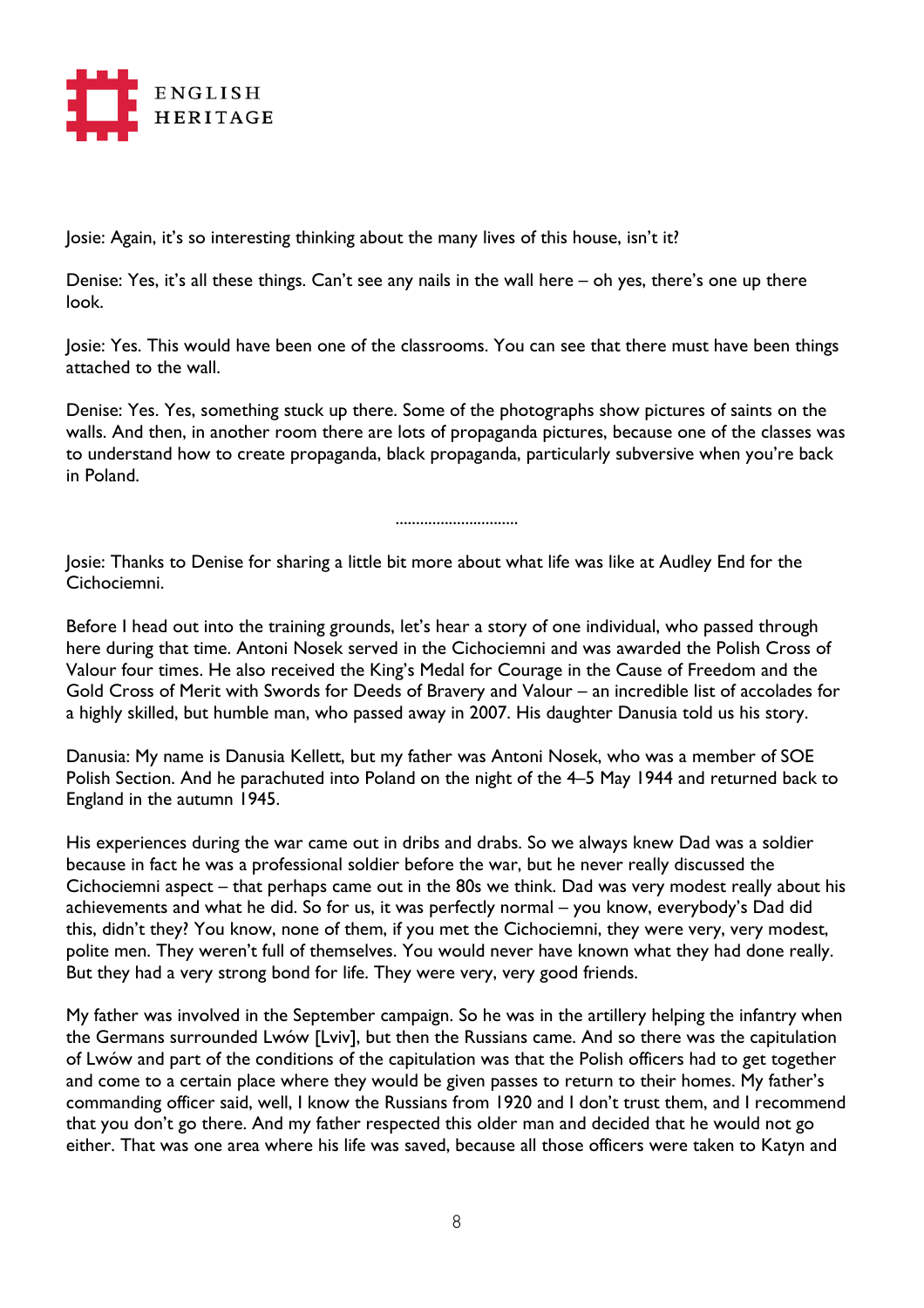

shot. So my father realised that it was actually after that, it's a very narrow path that you tread when you are at war, you know, the small mistake can be fatal.

And then they escaped from Poland. There was sort of a bit of a black market in escaping, because so many people were escaping, but they made it through the mountains into Hungary where they were arrested by the police, and they were taken to Budapest and interned in the Citadel there. They were then segregated and sent to an internment camp on the river Danube where they stayed for a few weeks. But in January 1940 the river froze, and so they could walk across and escape back into Budapest. And then with the help of the Polish Mission, they managed to get to Yugoslavia. And from Yugoslavia they took a ship to Marseille and then they joined the French troops and then we had the retreat. So he went to La Rochelle and then was put on an English boat and sailed to Plymouth. And from there the Polish forces were taken up to Scotland for training.

They were getting impatient with being in Scotland. They were thinking they weren't helping the war effort. They were doing training, yes, but they weren't doing anything practically. And so, when this opportunity came up, that they would be transferred back into Poland where they could be on active service again – well, that was what they particularly wanted to do, but I suppose you had to have a certain mentality to actually want to do that.

Audley End was vital to their survival. In Scotland it was mainly fitness training and parachute jumps, so they were with the parachute regiment. But at Audley End it was more the interrogation tactics. There was obviously fitness training with Alan Mack. And they also received their papers – the Kennkarte, the Arbeitkarte. So my father's identity was changed to Antoni Niechrzyski, and he was a car mechanic in Warsaw. So this was totally false. So a completely different identity of schooling and everything.

Six of them went into the aeroplane. He had his money belt. They had two pistols, a Colt 45 and a Colt 32. They had their knife and those who wanted it had a suicide pill. And in fact, some of the Cichociemni unfortunately did have to use their pills. And they also had either whisky or cognac, they could choose. And it was a long flight – several hours – but then they had to jump out of the aeroplane as quickly as possible. So it was like 'action stations' and then the light went green and it was go and one after the other had to quickly jump out so that they weren't scattered, because that would have made it very dangerous for themselves and for others. And they were quickly picked up by the local Home Army, given food.

Down to the flight itself, when my father actually landed I think that was a very moving moment for him. He dropped into a softly ploughed field and he saw the aeroplane, you know, moving away and there he was on his own and it was a new chapter of his life. They had to wait until they were picked up by a courier, which was always a lady. And she would then, she would search them, make sure that they didn't have anything on them that could be linked to England.

My father arrived in Warsaw a day before the uprising. He was caught in a round-up of the civilian population, and they were all put on a train, but weirdly the train actually stopped at one of the stations outside of Warsaw. And so what my father did was he when the guards weren't looking, he quickly got out of the train and then pretended to look into it like he was really interested who was in the train. And so the guards shooed him away and that's how he escaped. His training would have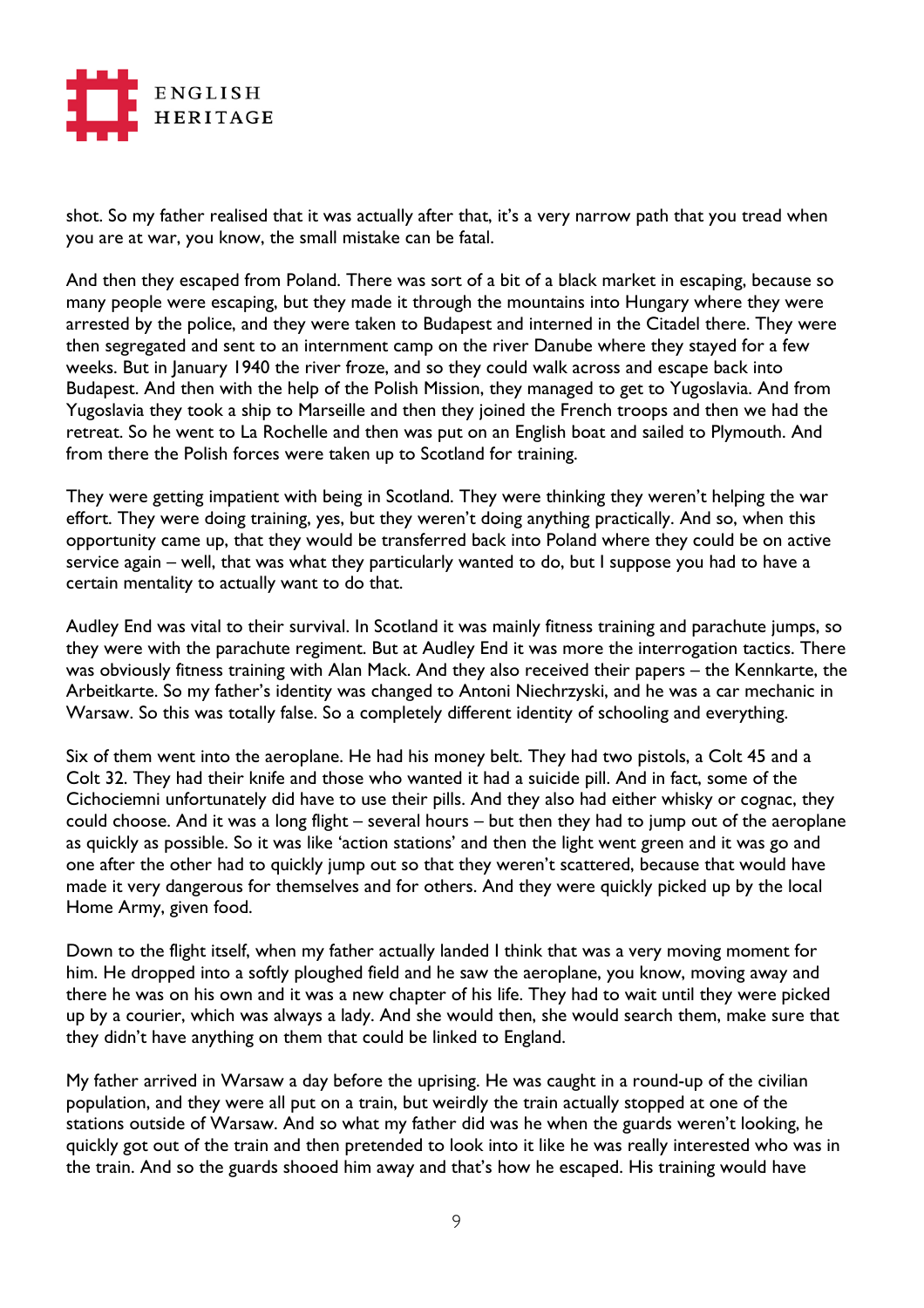

taught him to keep his cool, and then, you know, have the ability to escape rather than ending up probably in a concentration camp.

Josie: What a remarkable man. Antoni set up a skeleton artillery division towards the end of 1944, and continue to train partisan units in ambush and tactics before being promoted to captain. After further capture and interrogation by the Russians in 1945, Antoni was released and escaped Poland. Antoni met Danusia's mother in London, and they had three children. Although the war years were just a few in a long life, from them were born relationships within the Polish community that lasted a lifetime.

Danusia: My father always said, you know, 'I am freedom fighter', and we always used to laugh at him. But, you know, in reality he was a freedom fighter, you know – he went, he volunteered and he fought for the freedom of Poland.

..................................

Josie: In a little corner of the grounds by the river is the Elysian Garden. And today it's such a pleasant shady area and it was once planned out as a flower garden. But I'm told that there are a few clues to be found around here about how this watery part of the grounds became a training ground for Polish officers during their time here. Ian Valentine has written about the SOE's Polish section at Audley End in his book *Station 43*.

Ian: Nice to meet you.

Josie: So Ian, we're in the Elysian Gardens and they're really pleasant and really relaxing. But why did you choose this spot to tell me about the hardcore training that went on here?

Ian: I think of all the places in the grounds at Audley End, perhaps this is the most interesting in the extent that you're looking around here, you see these patrician plane trees. It's a beautiful landscape -Capability Brown. And I like it because it takes a leap of imagination to see what it was like during the Second World War. And when people were training here, during World War II, there was a fuselage of a bomber down here and also a Valentine tank, which the SOE used to train up service folk for operations in occupied Poland.

The training here between 1942 and 1944, first of all that comprised the underground warfare course, which had various syllabuses. And once candidates passed that they went on to the briefing course.

Josie: Yeah, I can imagine that sort of training would be gruelling.

Ian: So the underground warfare course, it comprised quite a lot of facets, which had to be passed. I do have a couple of reports from the National Archives.

Josie: Oh, wow.

lan: Which gives part of the syllabus. These reports were done in 1944 and they're very succinct. They give whether a candidate had passed or failed. Just looking at it, you can see there's at least 15, 16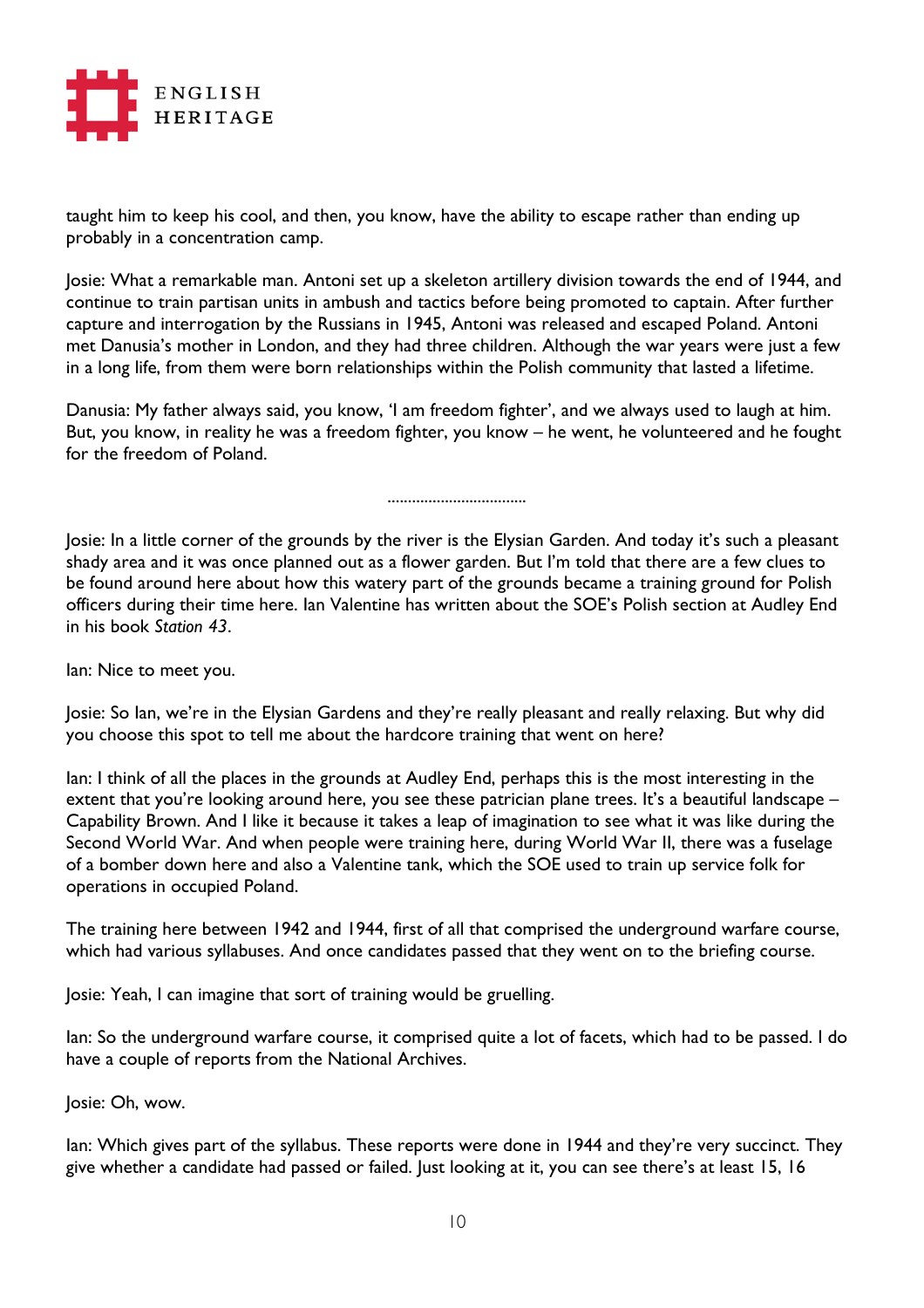

areas of training that a candidate had to do and these included physical training, field craft, close combat, weapon training, explosives and demolitions ...

Josie: Assassination, breaking and entering. It's so funny too that they're learning these things that, you know, you would hope in peacetime to always avoid and yet they're having to build these skills as well.

I've heard the name Alan Mack mentioned by a couple of the people I've talked to. Can you tell me a bit more about him because he sounds like such a character.

Ian: Alan Mack was a very interesting individual. He was small, slight, but strong and you could tell that he was the person to do the physical training here. He also taught weapons training as well. So he served previously before coming here as a training instructor and I think he had 14 medals by the time he finished his wartime career. He expected to go on operations because he had all the facets. But Colonel Hartmann who was the commandant at Station 43 at the time said, 'I'm afraid, Alan, that you can't go on active duties because you're far too valuable here, just to train up the rest of the candidates.'

Josie: So I'm looking out over the river and whilst there is a bit of algae in it, you can imagine it being a very pleasant place at different points of the history of the building. But this is where people had to crawl through and clamber across.

lan: Beyond the waterfall I think there was a rope swing, which Alan devised, that went across the river. There was a tank down here which they used for communication as well. A lot of the physical work would have been running as well around the estate, not just in the Elysian Gardens. It was obviously under the guise of as much secrecy as possible. The British contingent here did have an input with the training which often took part outside the grounds. Alan did one of them himself, which was he had to raid one of the local post offices. And he did so: he had this great ruse that he would dress up as a woman to do it, so he could move around less obtrusively as it were, he thought. The postmaster of the post office was informed about this activity a half an hour before Alan went to the post office, held up the counter with a pistol, and he had to have a stamp to take back to Audley End House to prove that he'd undertaken the job. So they were all these sort of strange irregular warfare activities to prove that a candidate could do a huge array of different activities.

Josie: And so what did the locals think was going on here?

lan: I've thought about this a lot because a lot of people said that the locals wouldn't have known anything, but I'm sure in such a small community during the Second World War, soldiers with different accents – I think they would have had an inkling that Audley End was being used for some military purposes.

Josie: So what do you think people's motivations were deep down for undergoing this?

Ian: I think they would have volunteered because the Poles would have seen exactly what was happening in occupied Europe and in their country. And they really wanted to get back there and do as much as they can, to splinter the German war machine, because all their families were there and they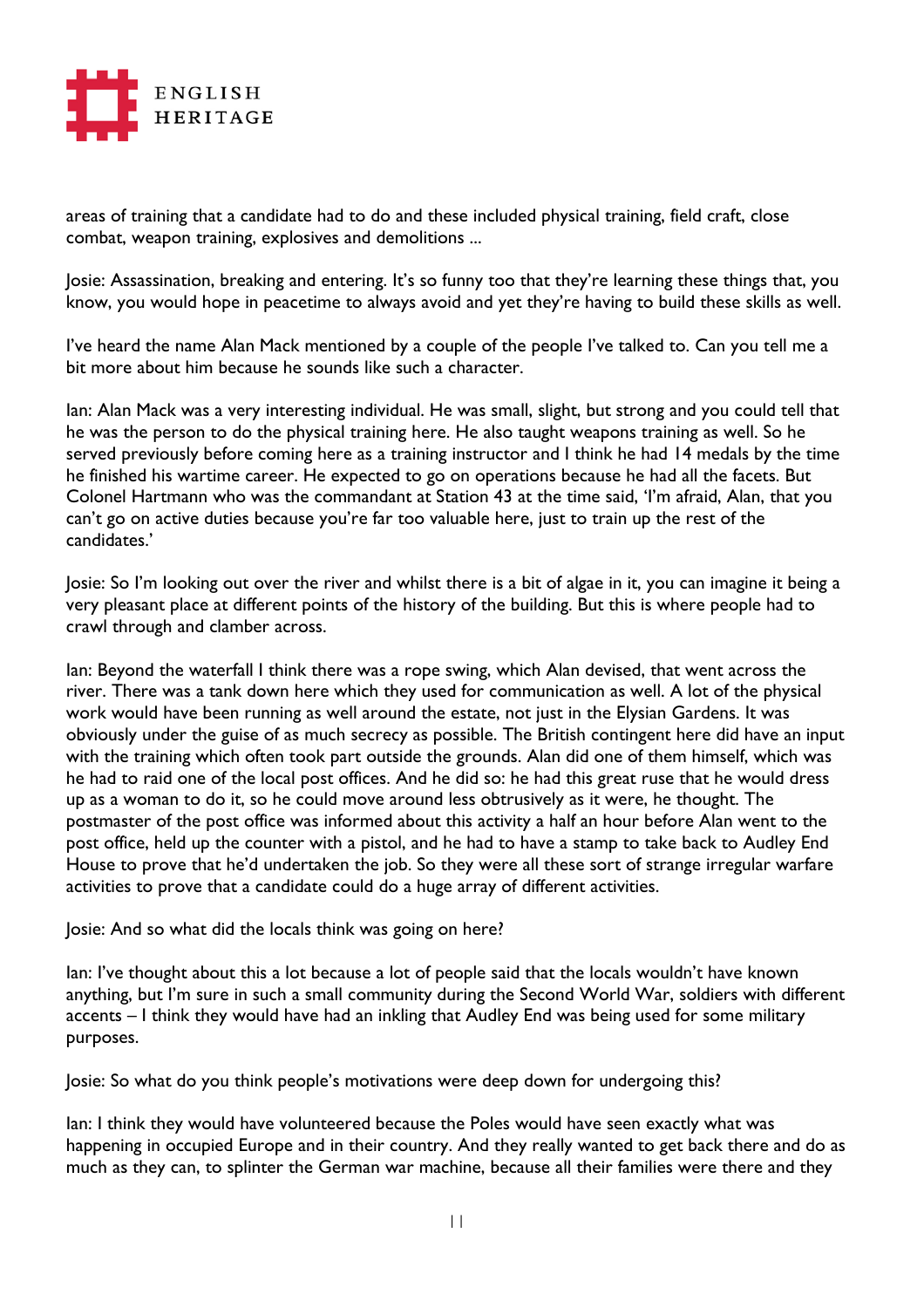

hadn't heard about their families, what was happening to them. It was always in their minds. I remember my father was in the Air Training Corps during the war and he had a flight with a Polish pilot in a Dominie but the Pole said to him, 'All we want to do is to get back and do something to help our homeland.'

....................................

Josie: It's a very windy day today and I've come into a sort of hidden walled garden. Beyond the hedge are the sweeping lawns and expansive grounds, which I now know were where people played football, and people did their climbing through the rivers and all kinds of outlandishly different things. I'm privileged to be joined by Anthony Massey, whose father, Lewis Massey, was a part of the Polish Special Operations Executive in Britain and Poland. Anthony. Hi.

Anthony: Hello there.

Josie: Your father made an incredible contribution to the smooth running of the Polish Special Operations Executive around the UK, didn't he?

Anthony: Yes, he did. And he was very well placed to do that because he, although he was British – he was born in this country – he was actually half Polish by birth. His mother – my grandmother – was Polish and he was brought up in Poland between the First and the Second World Wars, and he and my grandparents only left Poland when the Germans invaded at the beginning of September 1939 and so they came here as refugees, if you will. He was the liaison officer, the person who represented SOE to the Polish government in exile in London and the Polish military authorities who ran the resistance in Poland, and who then could pass on their concerns and their information back to the SOE.

Josie: And how did he get recruited?

Anthony: It wasn't a job you could apply for even within the Army. He was already in the Army, in the artillery, but just as an ordinary gunner, the equivalent of a private soldier. And he'd done his basic training on Salisbury Plain learning how to fire big guns, and then they were about to send his unit to Burma of all places. So that's about as far away from Poland as you could possibly wish. And literally his unit were forming up and marching off to the docks to get on a troop ship to sail off to the Far East and he was told 'Er, not you Massey', and he was left behind. And he's put on guard duty for several weeks and then he went for an interview with a major who he knew vaguely from before the war. And they, as he said to me, the interview was so oblique, so obscure, he had no idea what the man was talking about. And there was talk of working in a requisitioned stately home – turned out to be Audley End – among other places; of using his languages, which the Army had previously ignored, so that was a good thing; and maybe using codes, which he found a bit baffling. And then he was asked what he thought about parachuting. And he said, Well, if he had a choice, which he realised in the Army in wartime you didn't, he'd be happy to stay on the ground. But you know, he'd do what he was told. And then some time later he was told to go to an office in Baker Street, in London, the headquarters of the Inter-Services Research Bureau. And he was then given a pass for the Inter-Services Research Bureau, told he'd now joined the organisation, filled in various forms, but he wasn't told what it was or what it did. Then he was taken into another office with a colonel and some other officers and told that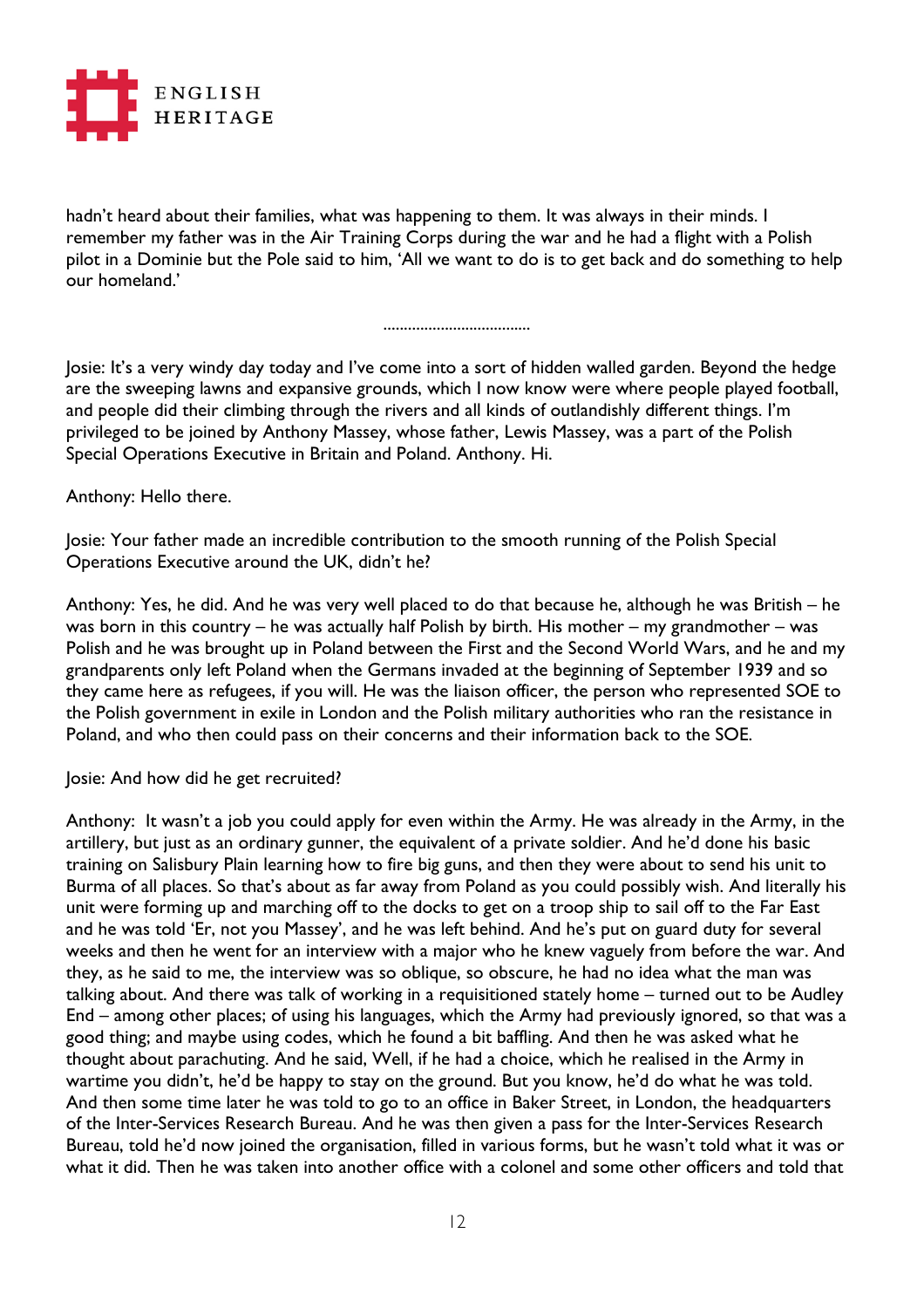

the Inter-Services Research Bureau, which he'd never heard of, was the cover name for Special Operations Executive, SOE, which he'd also never heard of.

Josie: It's so covert! Layers upon layers.

Anthony. Exactly. But that he would now be working with the Polish government in exile in London and the Polish military authorities in London, and helping the AK – the Polish resistance back in Poland. And he'd heard of all of them and that was the outfit he'd actually come to join.

Josie: So he would have been through the same training as everybody here at Audley End.

Anthony: Yes. One of the first things he did as a new recruit to SOE was to do the complete course that all the resistance fighters did, because they made that, they made all the British officers who were running the organisation do the course, both so that they could go into the field themselves if necessary at any point – they'd be up to speed – but also so they'd know what they were asking other people to do, as it were. So he did commando training in Arisaig in the Western Highlands of Scotland. He did parachute training in Manchester Ringway, now Manchester Airport. He did, you know, code skills. He came to Audley End. He did the whole thing. Later went back to all these places, accompanying recruits, Polish recruits, so he could both be their mentor and someone they could talk to, in Polish, about the whole experience and also be one of the people assessing them and seeing if they were really the kind of material that was needed.

Josie: Was your father celebrated and decorated for his work? What kind of a life did he live after the war?

Anthony: Oh, a very quiet one, and celebrated and decorated – absolutely not. He didn't get any medals and didn't seek them. He never thought he'd done anything particularly interesting, actually. He didn't talk about it very much. He talked about it to us in the family all the time. I think it's fair to say that his time in the Second World War was one of the defining period of his life, as happened to a lot of people in the war, and certainly the experience of being a refugee from Poland in 1939, 1940 and taking eight months through occupied Europe to get back to England – that was a defining experience.

Josie: It's so hard thinking about how hard done by Poland was, especially getting, quite literally, both sides.

Anthony: This was the great frustration of being in the Polish section of SOE because by the time you got to the Warsaw Rising in August 1944, it was clear that Poland would not be free at the end of the war. So my father actually ended up resigning from it in December, and going and doing other things because it got as far as SOE could go.

Josie: And so, did your father ever return back to Poland after the war?

Anthony: Yes, he did. He left the Army and joined the Foreign Office. And he was one of the first two diplomats to go back into Poland, in 1945, to reopen the embassy. So, he worked there for a number of years and he was also the interpreter on the first British diplomatic mission to visit Auschwitz. His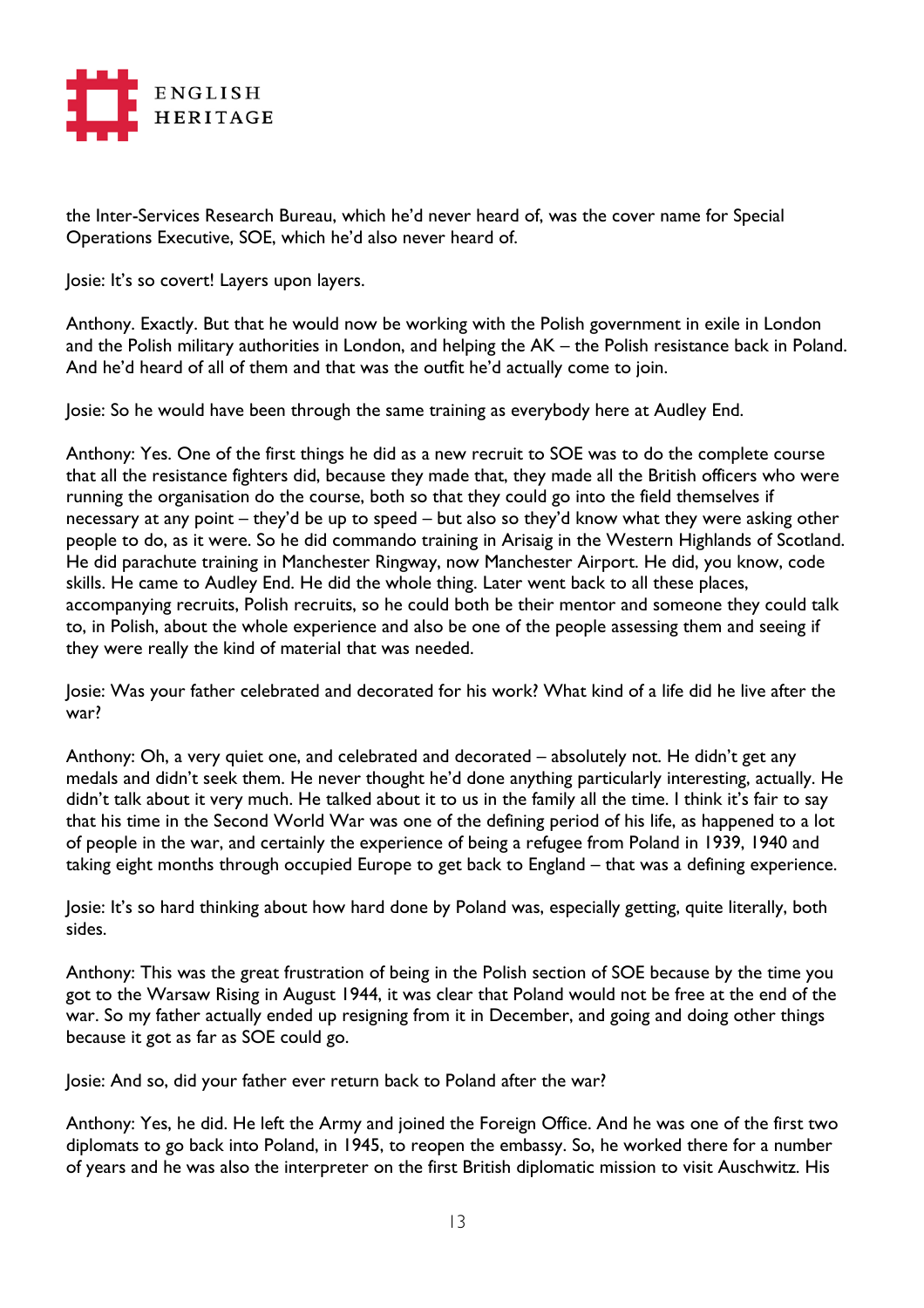

parents, my grandparents, who had lived and worked in Poland, actually briefly returned to the same house, which survived the war, in western Poland, and my grandfather resumed his job at the university there until the Communists decided that they didn't really want a prominent Anglo-Polish family living in western Poland working in the university. So he was sacked from the university and definitively came back to England in the mid-1950s. My father likewise.

Josie: It's so hard to hear about big things just completely shifting the course of somebody's life so many times. Did people stay in touch after the war?

Anthony: Yes. Yes. They did. A lot of the Poles, precisely because they had been fighting for a free Poland, couldn't go home. And so they settled all over the world. One of my father's close friends from SOE went to America and then to New Zealand. Other stayed in Britain, but they had a particular bond with this.

Joie: Well, as well, it wasn't something that they could just share with anyone.

Anthony: Exactly. Exactly.

Josie: So how did he see himself in terms of his identity? Did he always see himself as having that dual identity?

Anthony: Yes, very much so. I mean he was a British citizen. He never had Polish citizenship, especially once Poland became Communist. That would have been out of the question. But he spanned two countries and two cultures and belonged in both. I asked him which language he thought in and he said, well, depends, but he certainly thought in Polish as well as in English. And to the end of his life – and he died aged 101 – he was doing crossword puzzles in English or Polish depending on which newspaper he was reading.

Josie: Oh wow.

Josie: What stands out for me today about the stories I've heard is the fact that people who by and large were not trained and were not experienced in these kinds of fields took on such an incredible challenge at such great peril. And it's such a privilege to be able to give voice to these heroes. When you think about the number of people who were parachuted in and who actually made it out again – it's so stunning to think of ordinary people doing such extraordinary things during that time. There's so much of this experience that was so unusual and involved the suspension of normality. So you can really see how it was so formative for people.

...................................

2021 marked 80 years since the first parachutists were dropped into occupied Poland. Each year an annual ceremony of remembrance takes place at Audley End, and thanks to people like Danusia and Anthony their fathers' stories will be shared and remembered for centuries to come. That's also one of the reasons the team here at English Heritage are working on an ambitious oral history project to